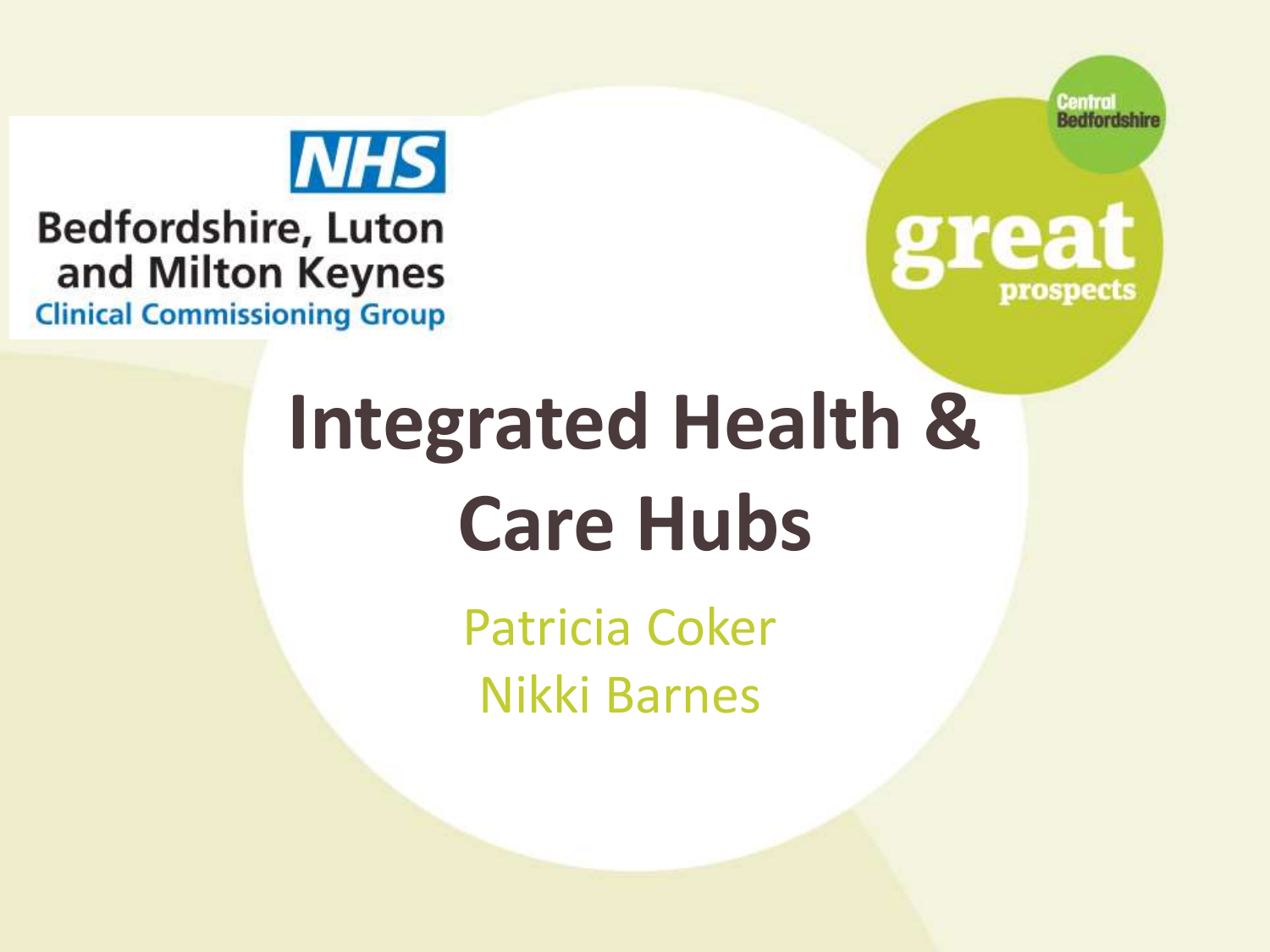## **Introduction**

- Progress against programme milestones
- Emerging designs for Dunstable Hub
- Next steps and timescales
- Challenges faced

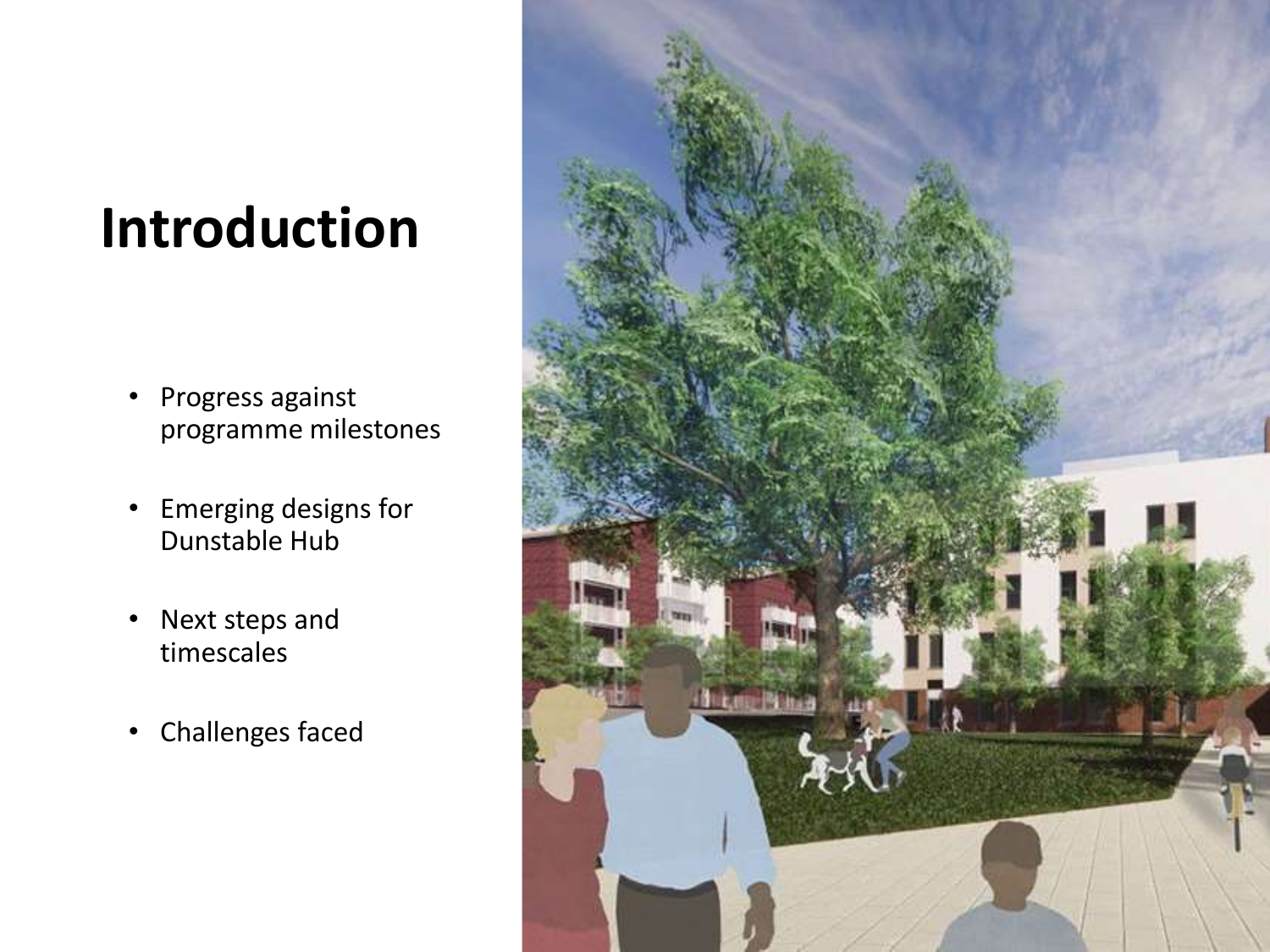## **Proposed Hubs in Central Bedfordshire**

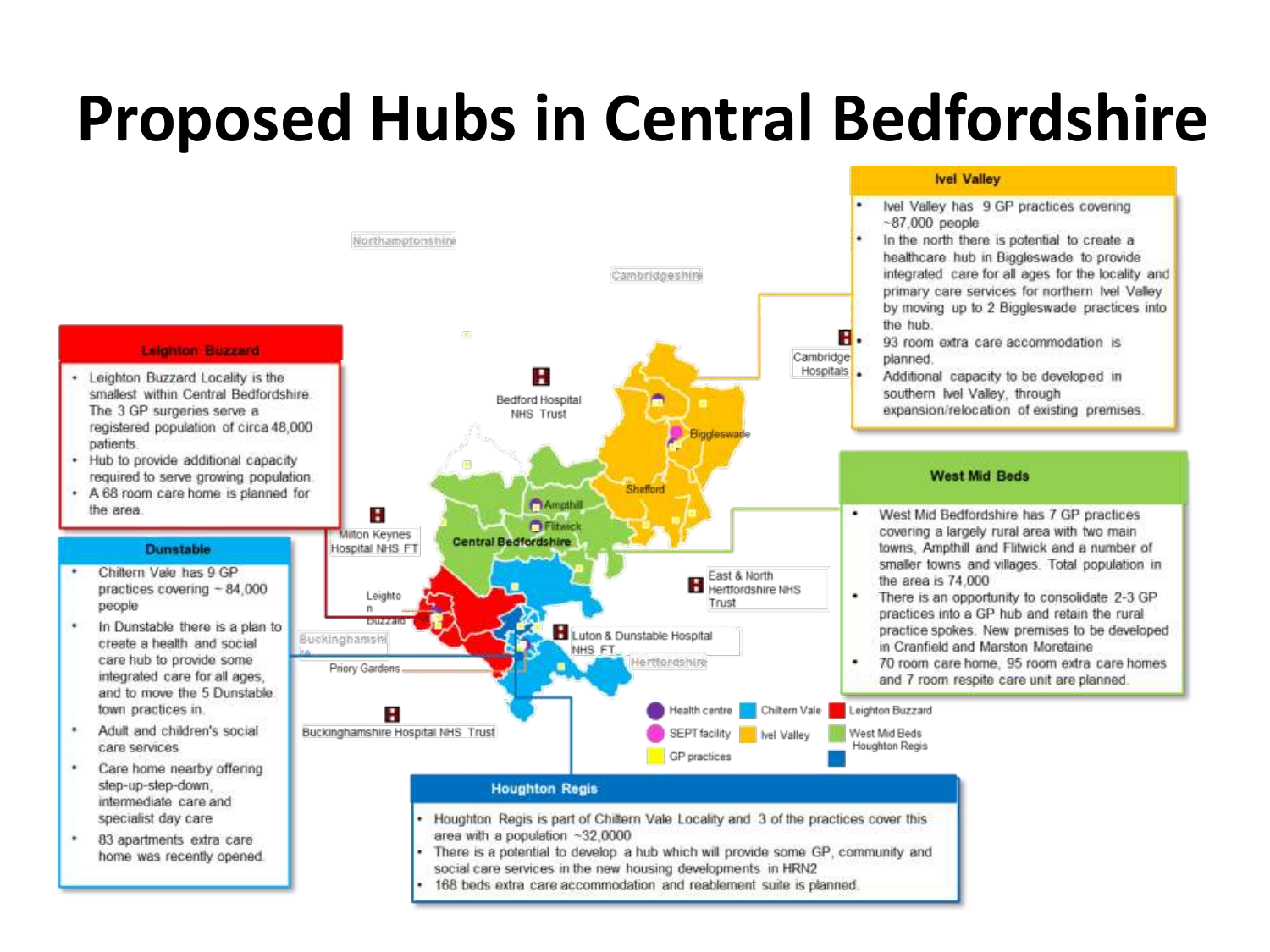## **Overarching programme**

**(Subject to Business Case Approvals & funding)**

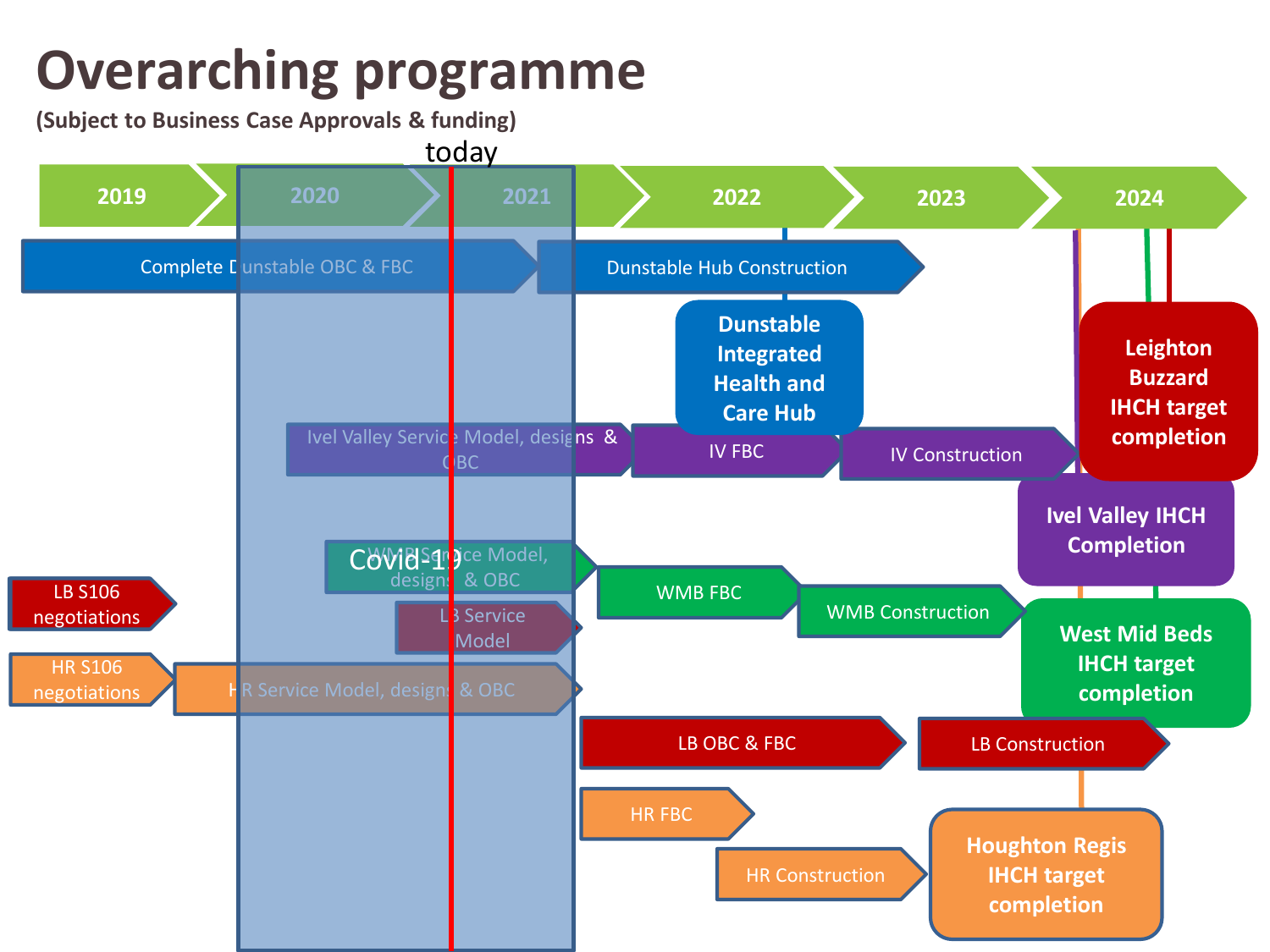# Chiltern Vale Integrated Health and Care Hub

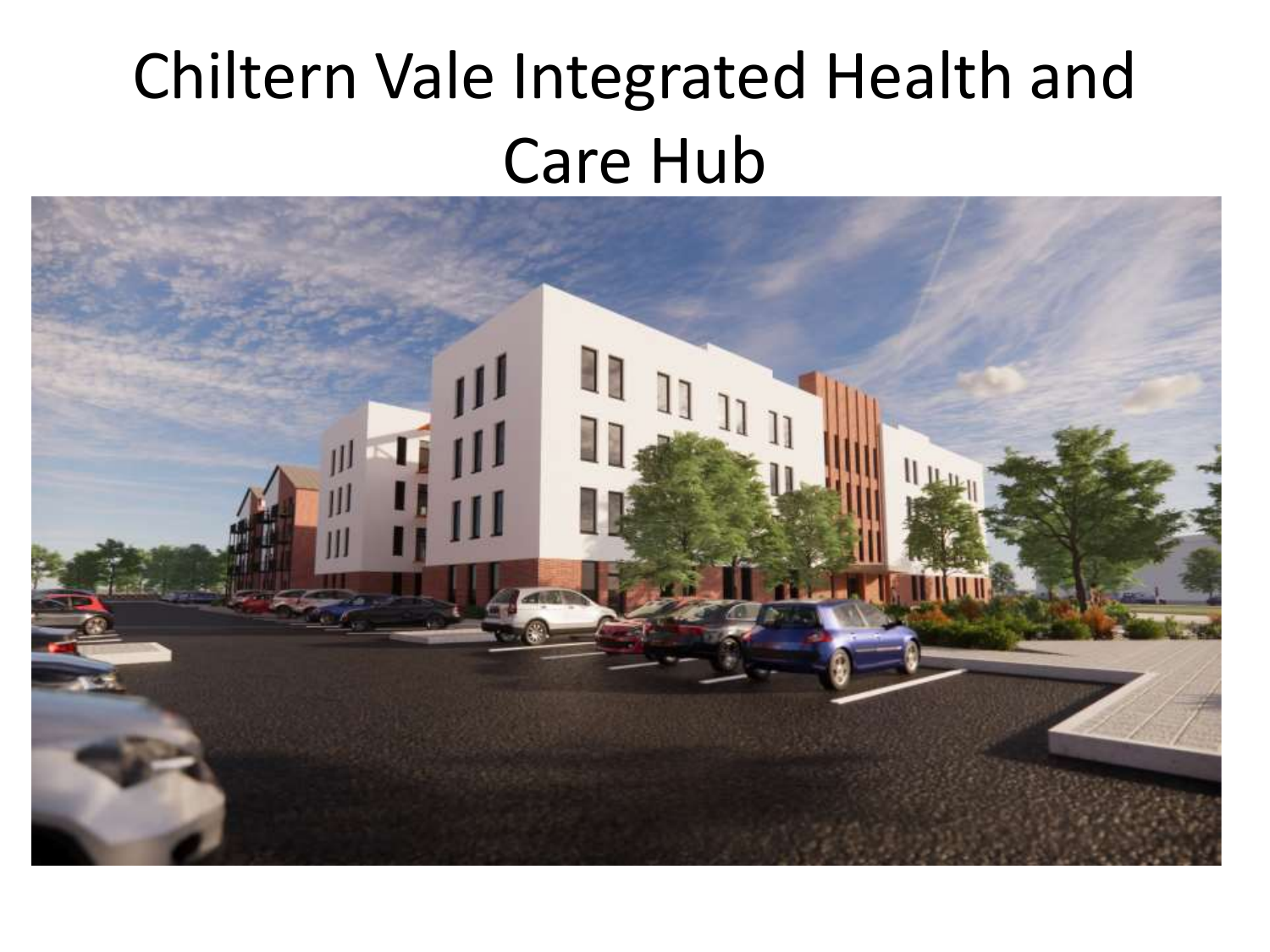#### **Chiltern Vale – Preferred Service Model**

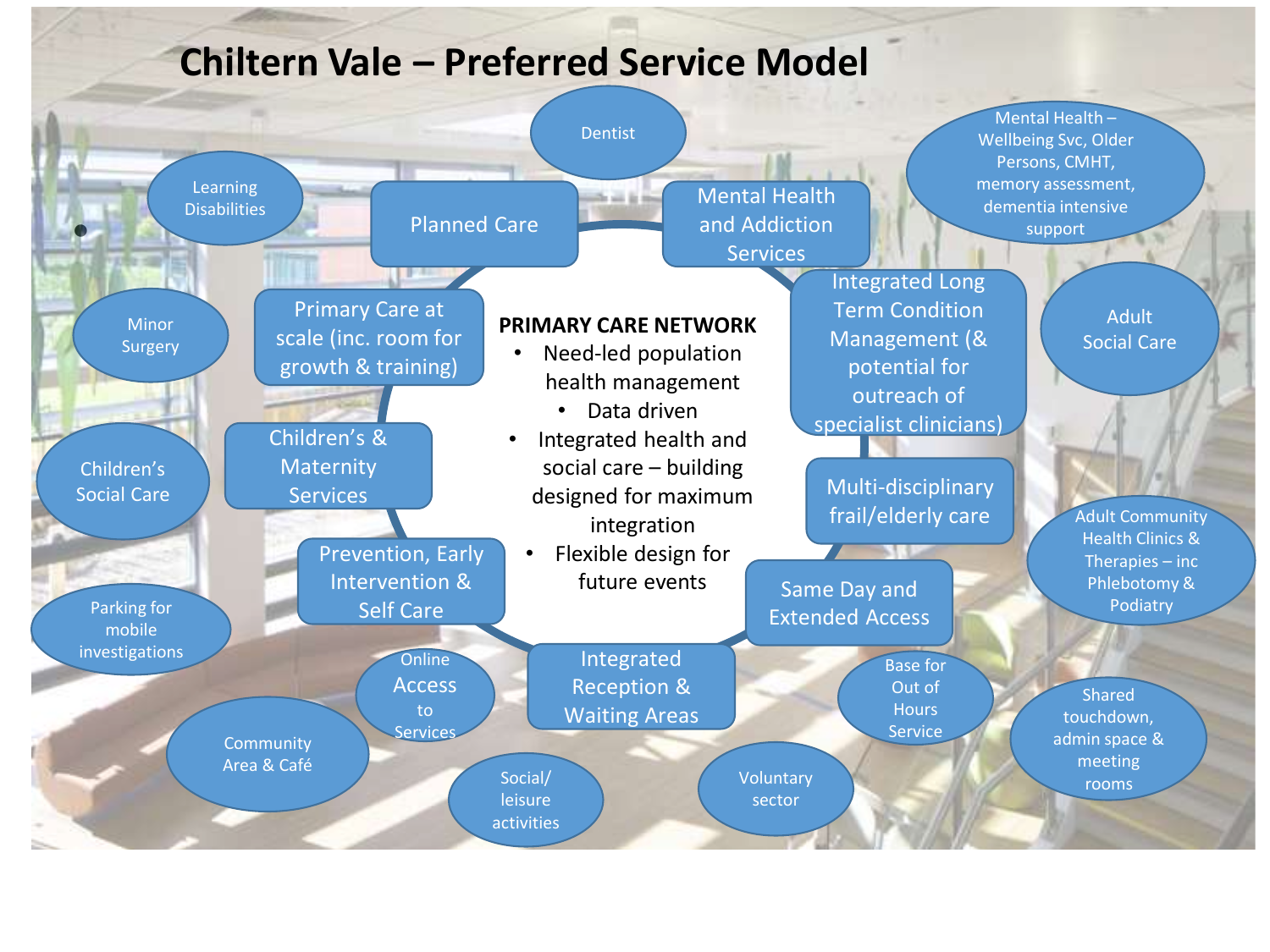| <b>Programme Milestones</b>                                           | <b>Timeline</b>                          |
|-----------------------------------------------------------------------|------------------------------------------|
| <b>Planning Pre-App</b>                                               | End July 2019 (submitted End of August)  |
| RIBA Stage 1 Preparation of Brief                                     | Mid July 2019 (completed August)         |
| RIBA Stage 2 Concept Design sign off                                  | End September 2019 (completed September) |
| RIBA Stage 3 Developed Design Start                                   | End September (underway)                 |
| RIBA Stage 4 Developed Design Complete                                | Early December (now January 2020)        |
| <b>Submit Planning Application</b>                                    | <b>June 2020</b>                         |
| RIBA Stage 4 Technical Design Start                                   | January 2020 (now February 2020)         |
| RIBA Stage 4 Technical Design Completion<br>(includes covid redesign) | March 2021                               |
| Pre-start planning conditions discharge<br>(number)                   | <b>March 2021</b>                        |
| <b>Conclude Lease Discussions</b>                                     | <b>April 2021</b>                        |
| <b>Sign Build Contract</b>                                            | <b>April 2021</b>                        |
| <b>Public Engagement</b>                                              | <b>April 2021</b>                        |
| <b>Start on Site</b>                                                  | May 2021                                 |
| <b>Completion</b>                                                     | Mid 2023                                 |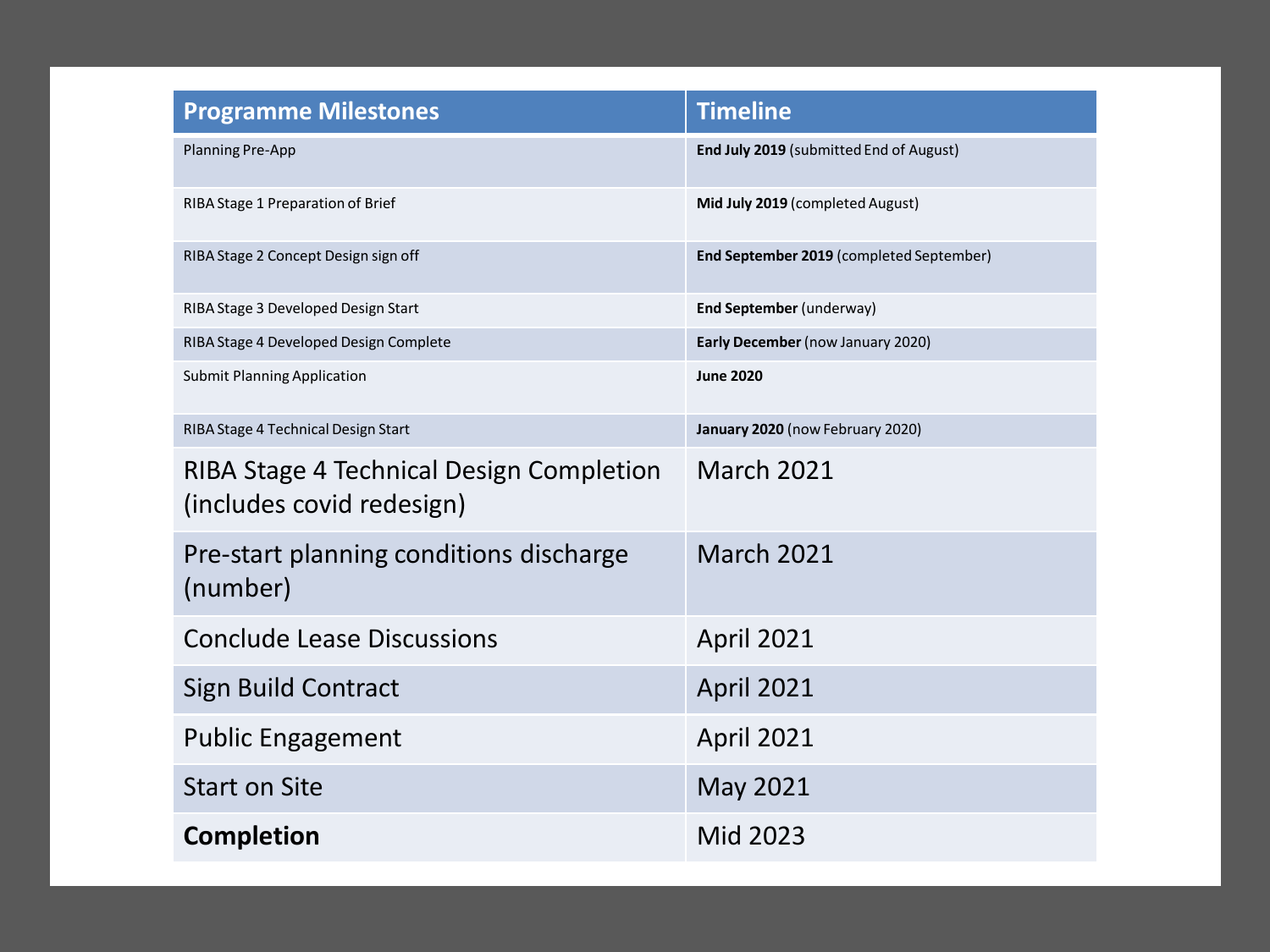- **How we have got to where we are now?**
- Covid-19 impacts understood
- Overall high-level design philosophy review:
	- Redesign to reflect covid-19 restrictions, or
	- Redesign to allow flexibility in event of future pandemic (agreed)
- Revisited Design with identified service providers
- Service providers and new ways of working
- Planning application (June '20) reflects this
- Sustainability theme in design
- Planning permission granted October '20
- Space remodelled to minimise voids following service provider rationalisation

The service model, Schedule of Accomodation and designs have been developed through constant conversations with all key stakeholders.

We have limited the amount of dedicated space in the building with a particular focus on shared areas & flexibility to make the building efficient and to allow to meet future demands.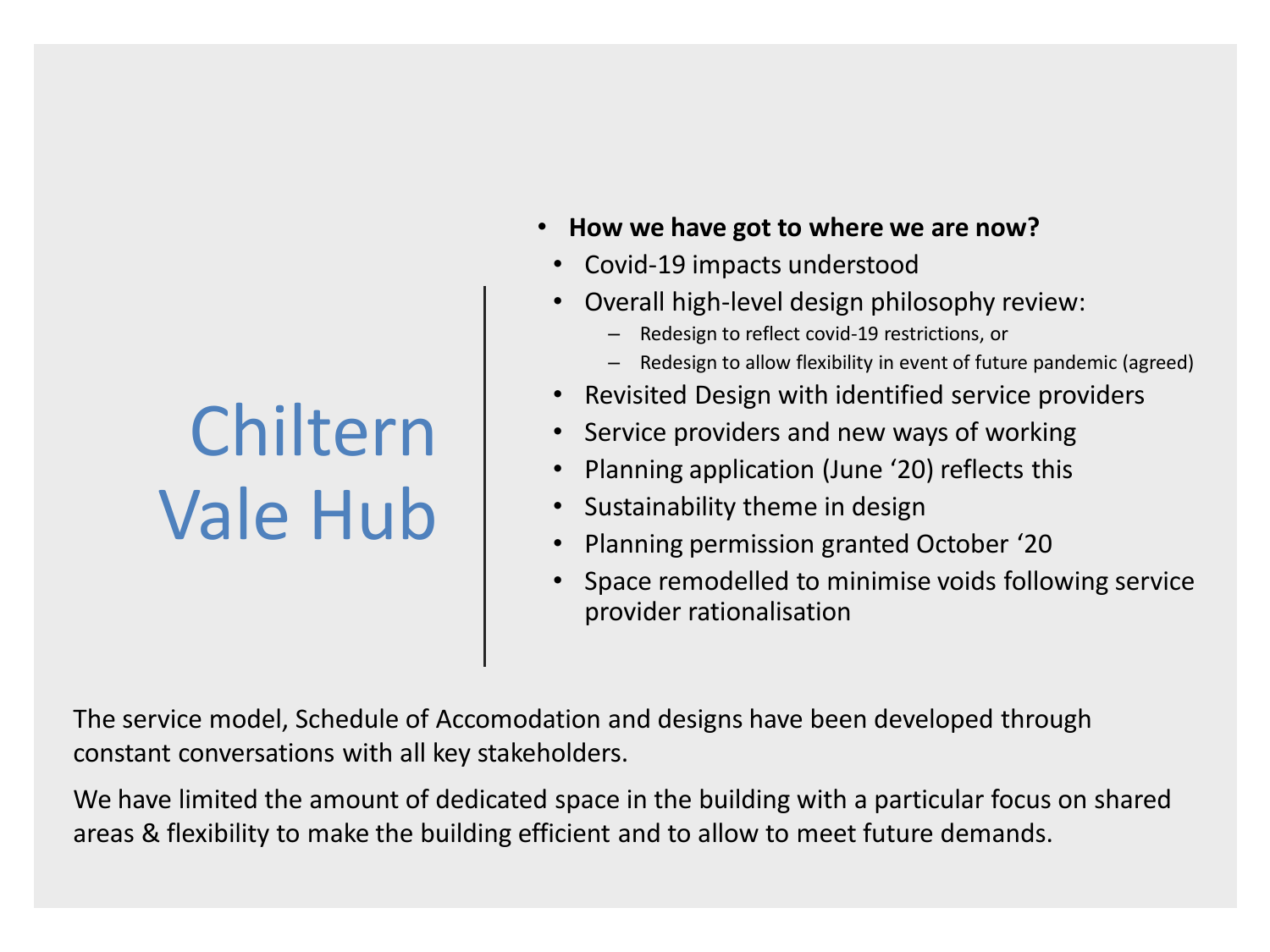#### **Development of the Schedule of Accommodation and Covid-19 response**

- BMA space allowances used but revised to facilitate digital healthcare, PCN space now included
- Template for each service, and liaison with healthcare planner, revised to reflect new ways of working
- Reviewed activity levels for services and factored in development plans, revised to reflect reduced patient demand for physical space
- Challenged assumptions and maximised opportunities to share utilisation of space
- Generic room sizes based on Health Building Standards  $(HBNs/HTNs)$  – 8 and 16m<sup>2</sup>
- Main tenants expected to lease core space and contribute fair share % to shared areas and some of bookable space**.**
- Site massing unchanged.



The initial site massing (above) has been refined through wider stakeholder engagement from CBC, the planners, design and other specialist advisors.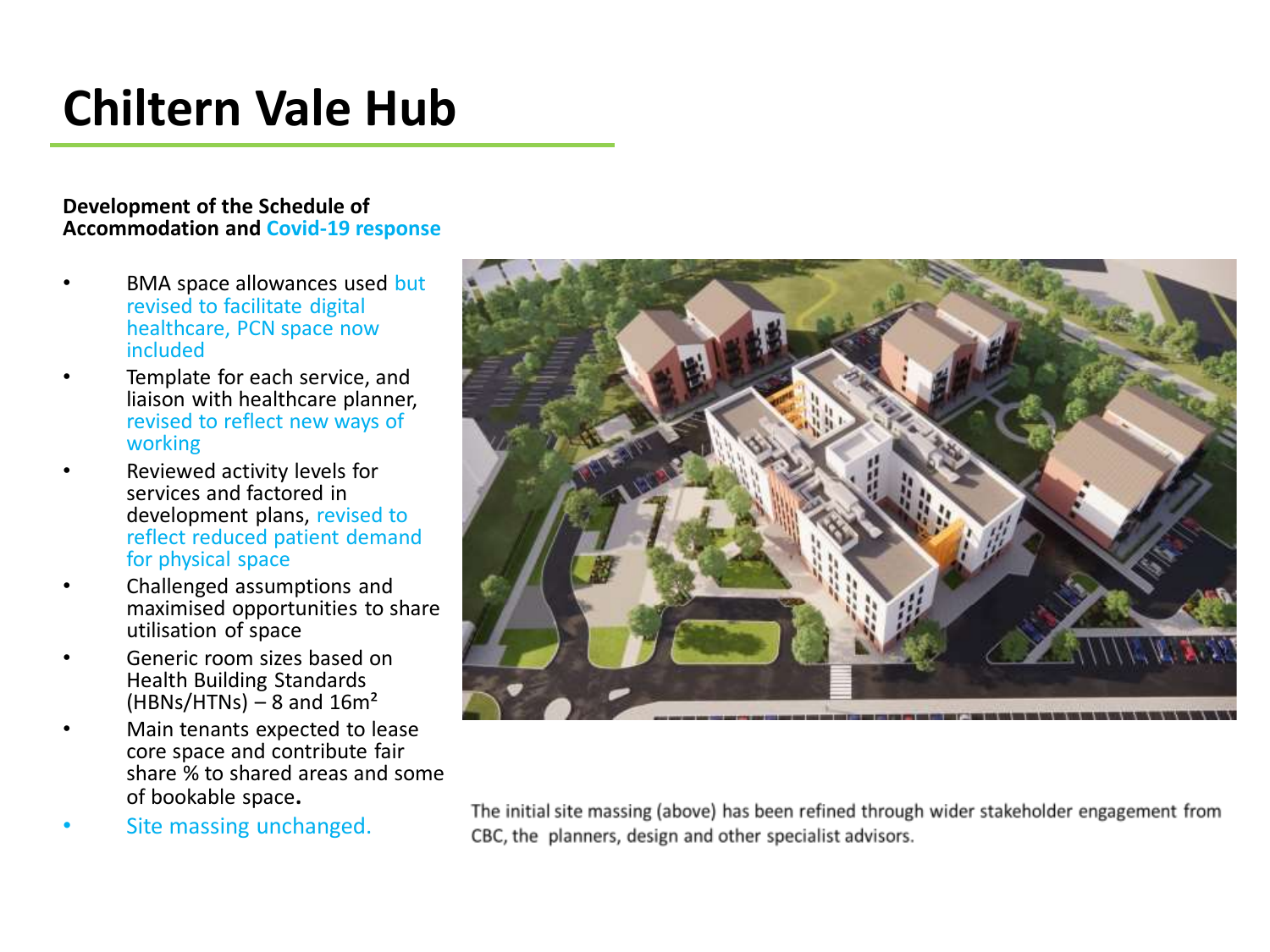#### **What have we done since last update**

- Detailed service and activity modelling with stakeholders (28 services expected to deliver services from the Hub).
- Stage 3 design complete, stage 4 design (after comprehensive covid-19 redesign)
- Rent and service charge figures formally notified to all service providers.
- Commissioned VR fly-throughs and CGI images to help future users understand look and feel.

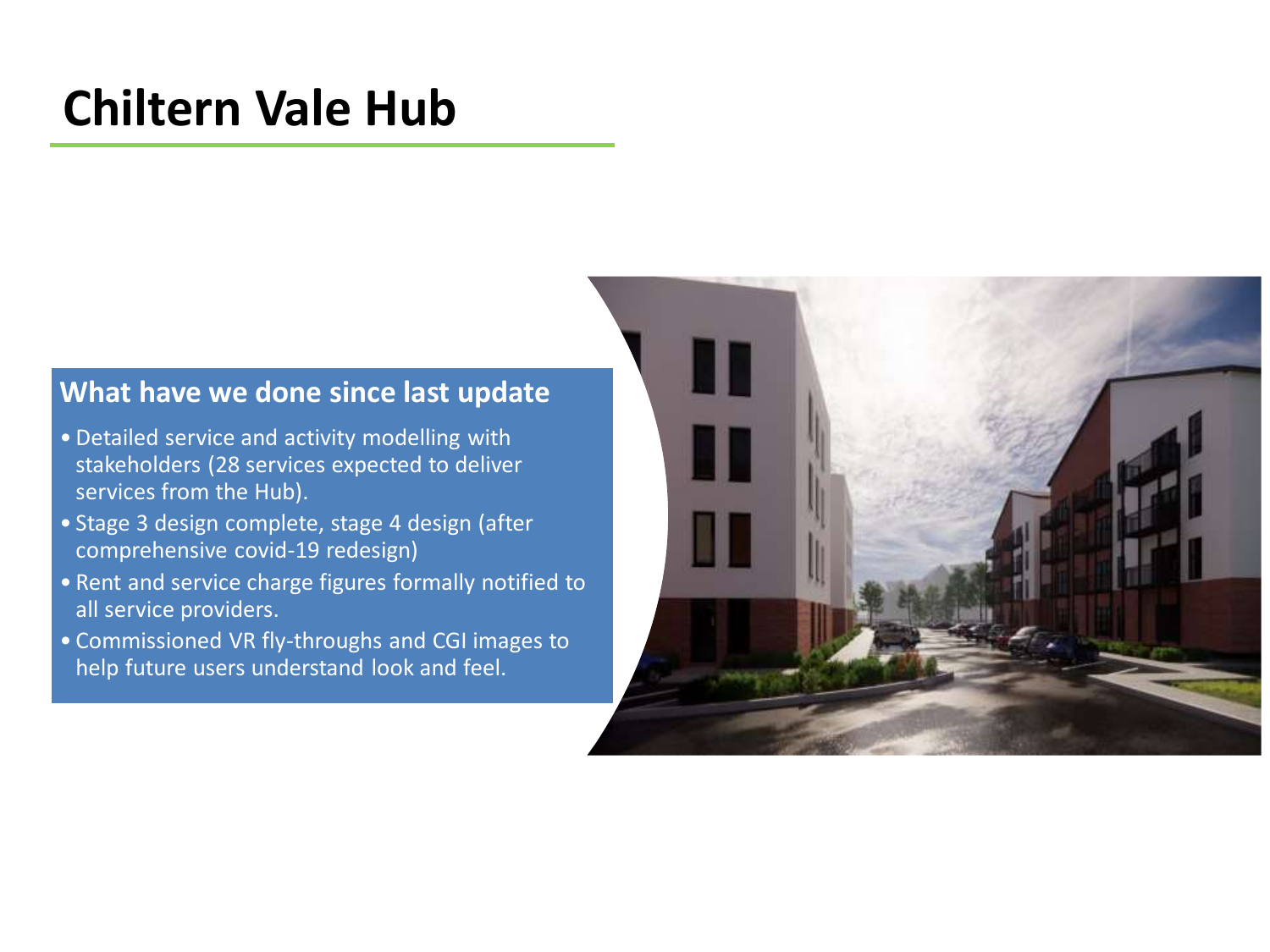#### • **What are we doing?**

- Reviewing Stage 4 designs.
- Discharging pre-start planning conditions
- Preparing site.
- Preparing communications message for site phase.
- Ongoing stakeholder engagement.

#### • **and need to do:**

- Conclude formal negotiations with tenants around occupation arrangements (once tenants return to business-as-usual following covid-19 response)
- Executive Paper(CBC), Paper to Primary Care Combined Commissioning Committee
- Conduct community engagement (throughout scheme)
- Procurement and construction

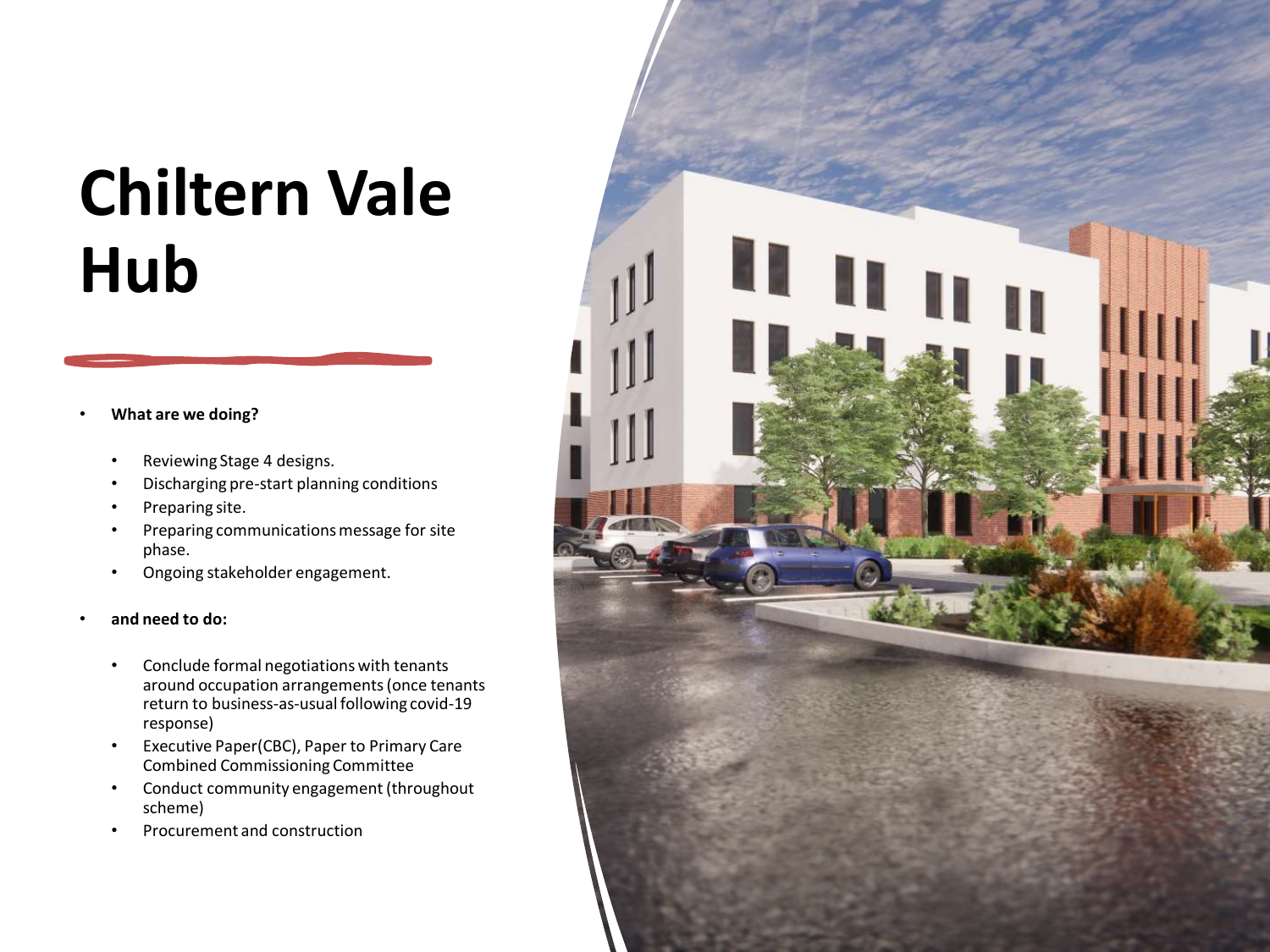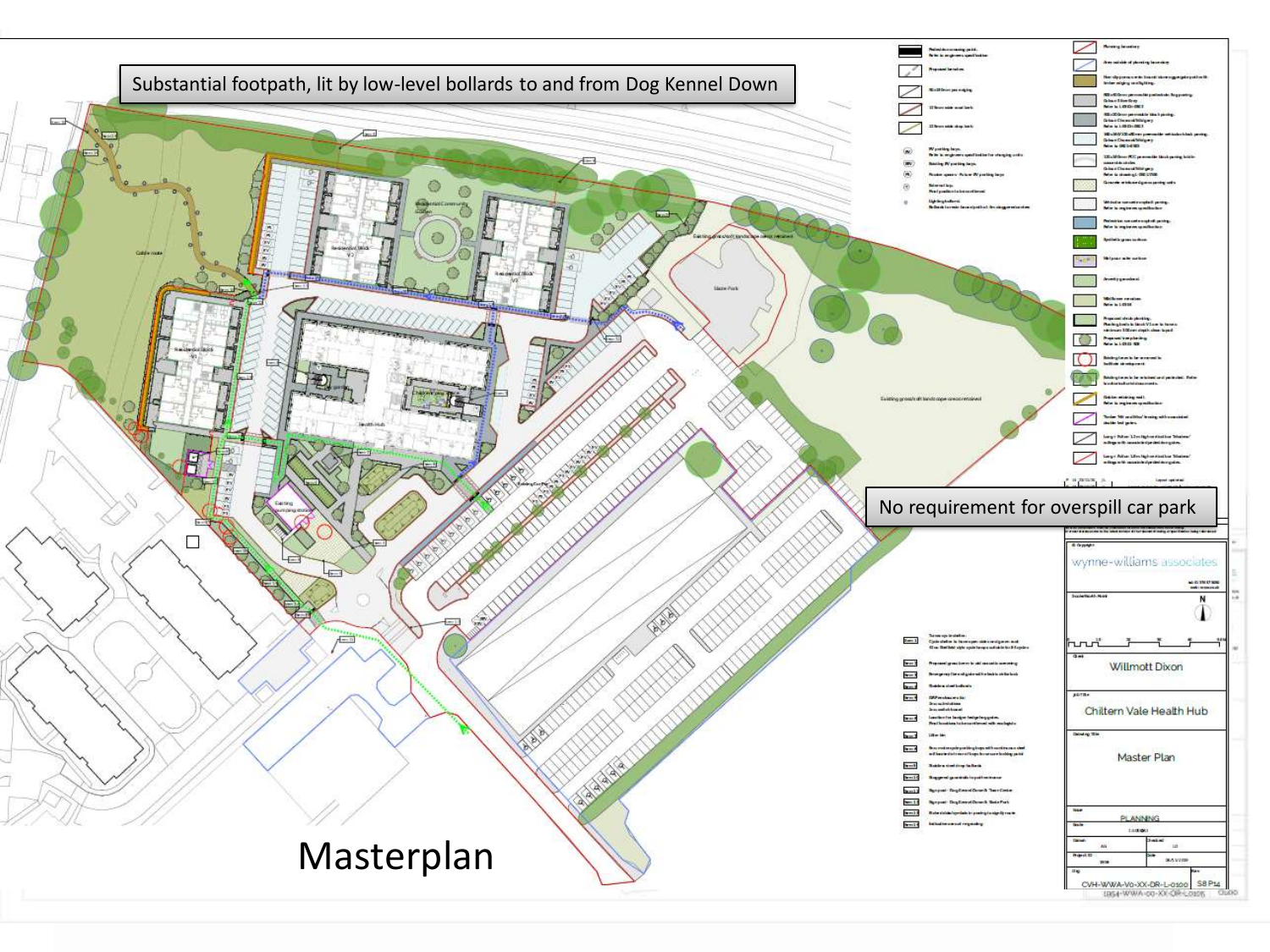# Chiltern Vale Hub – Key Issues

4-month slippage in programme – due to covid-19 redesign and partner unavailability

Service Model fully agreed so design at final iteration

Discussions on Head lease, which has been delayed by up to at least 12 weeks due to systemwide response to Covid19, is being finalised.

Space for the wider Primary Care Network functions now included in the Hub

Commence engagement for involvement with local population.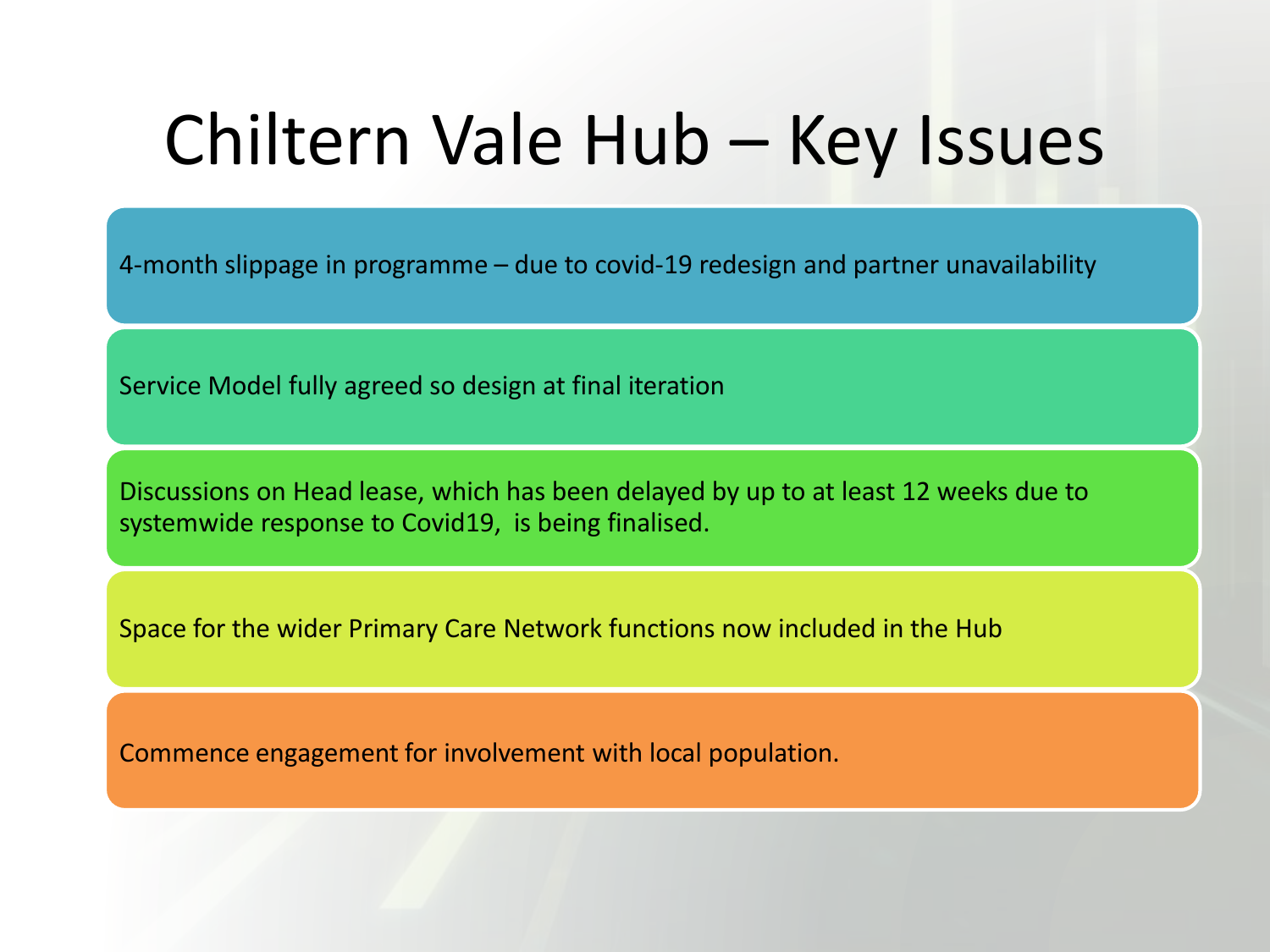## **Ivel Valley Hub**

- Agreement in principle reached on land deal
- Work on developing Service Model and Schedule of Accommodation for Ivel Valley Hub paused due to health partners' covid-19 responses.
- Programme Plan anticipates delivery of Hub 2024.

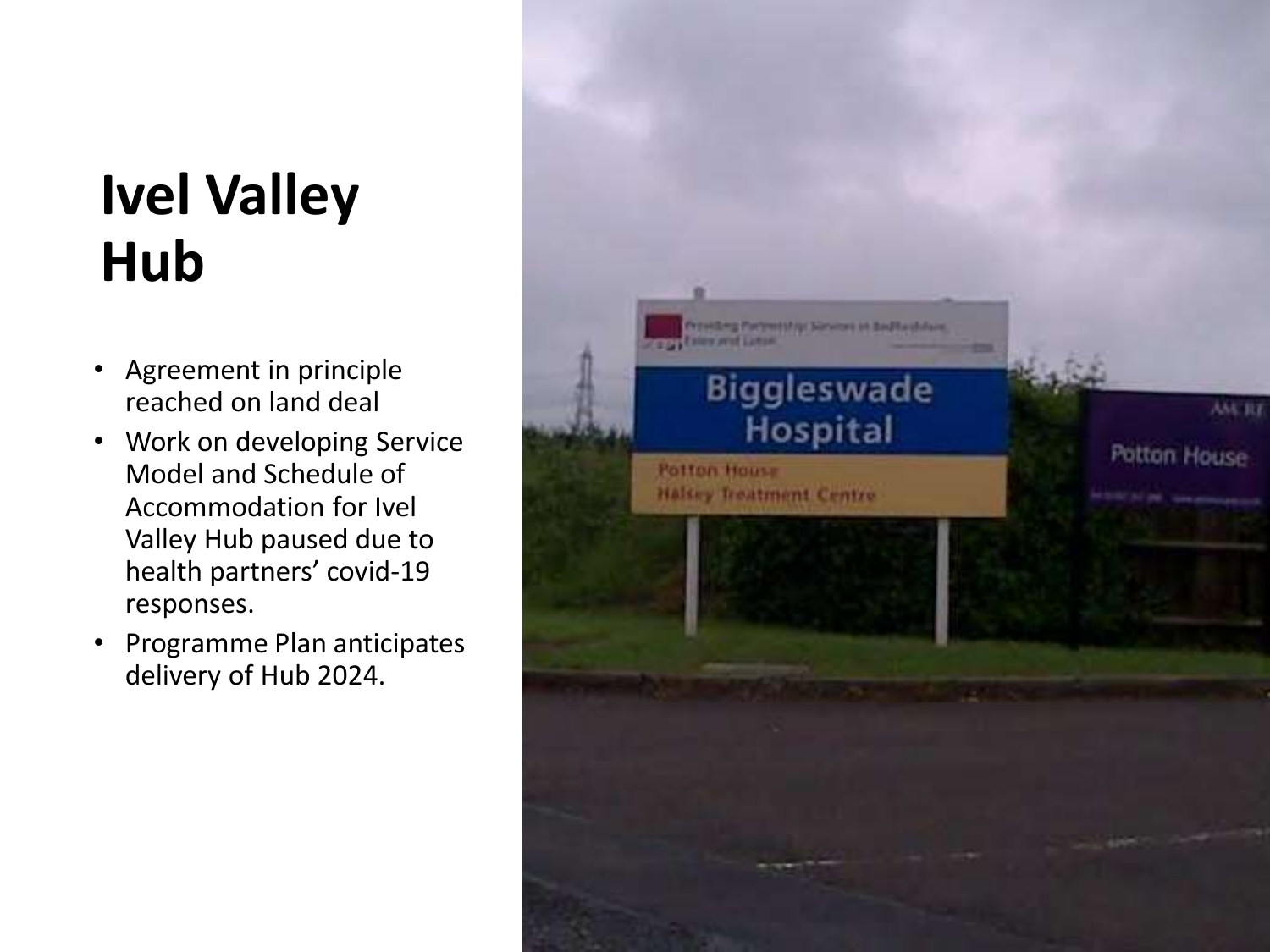### **Leighton Buzzard, West Mid Bedfordshire and Houghton Regis Hubs**

- Reserve line in MTFP for Leighton Buzzard & West Mid Bedfordshire.
- Stakeholder engagement undertaken.
- Reviewed the needs and site options in each locality – including "spokes".
- NHS Strategic Outline Case (SOC) complete, progressing through governance structures within BCCG.
- Unsuccessful for OPE bid
- Next stage will be to secure funding to develop NHS Outline Business Cases (OBC) in phases, and to review Section 106 contributions in relation to Houghton Regis and Leighton Buzzard.
- Planning to commence work on Service Model and Schedule of Accommodation for West Mid Beds Hub Feb/March 2021.





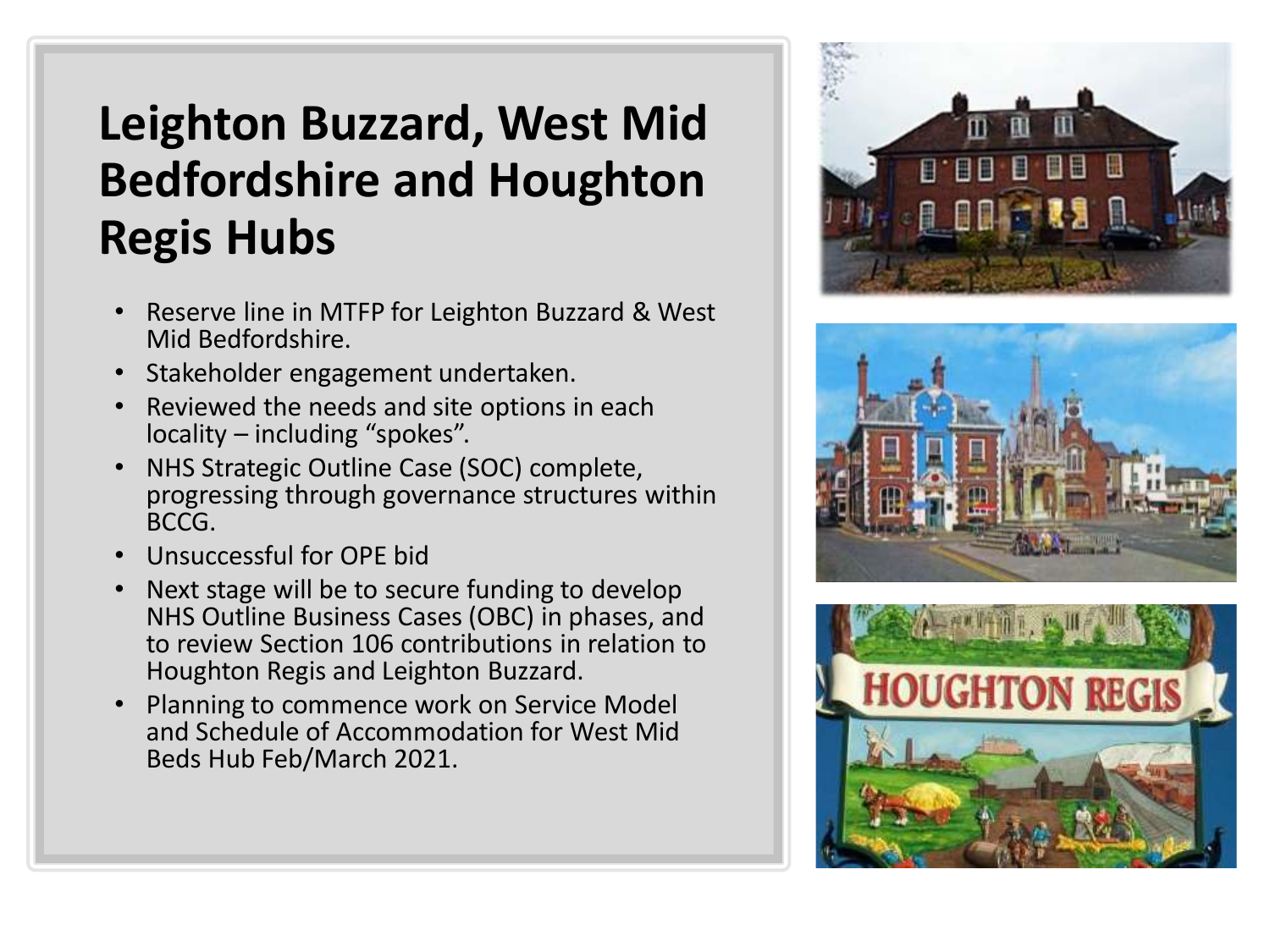Scoping framework for Health and Wellbeing Spokes

Rural topography can sometimes lead to inequality of access to health and care services.

Important to develop a service delivery model that is efficient and serves people in rural locations effectively

Hub and Spoke approach provides a network of care settings in a Hub, which offers a much broader range of services, complemented by the Spokes with a more limited offer in rural settings.

Service models for the Hubs will also incorporate options for Spokes which will be tailored to local need.

## Hub and Spoke approach